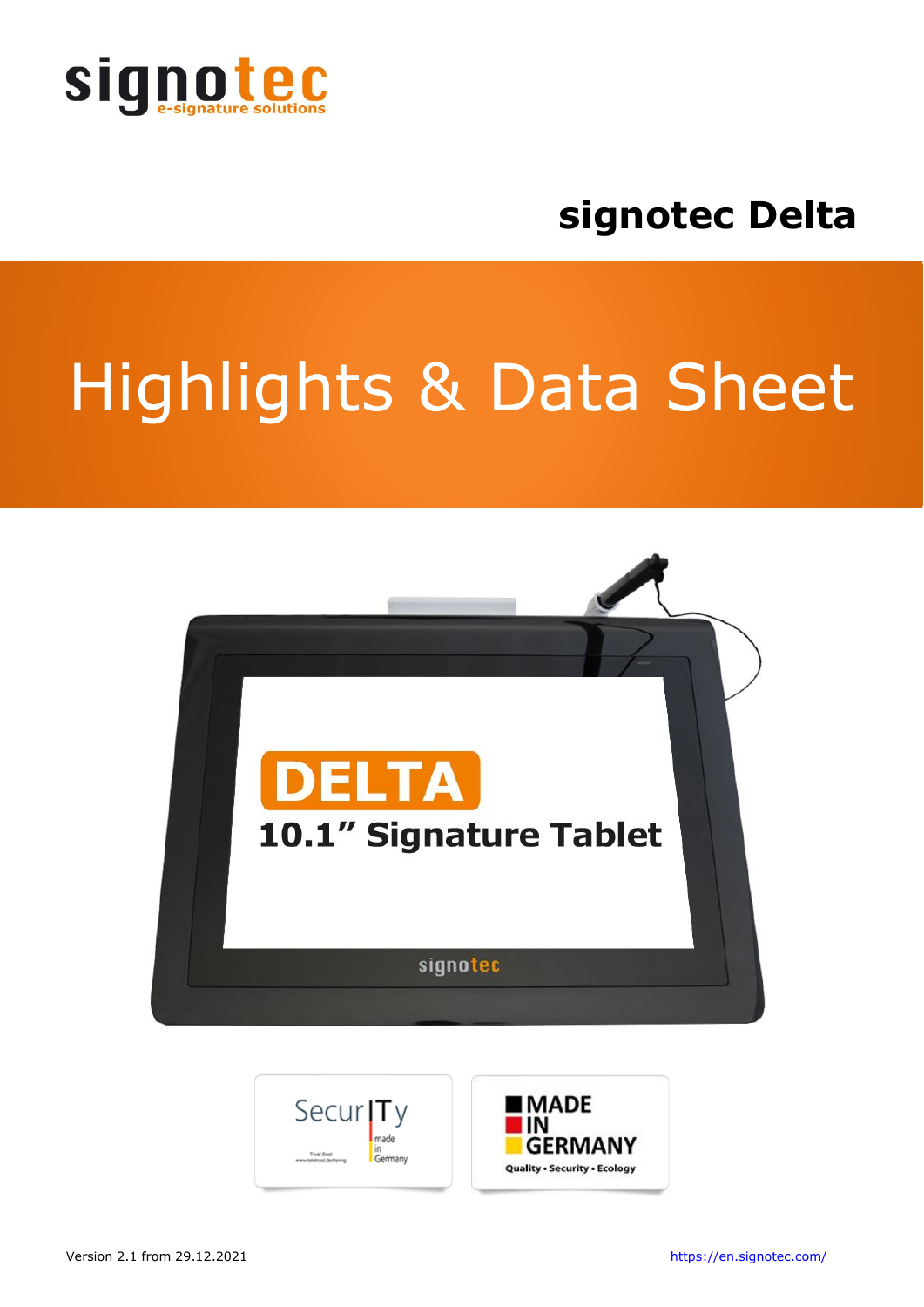

### **HIGHLIGHTS**

- $\bullet$  10,1" (25,6 cm) full-colour display.
- Extremely robust, hardened Sensor glass-surface (8H) with ER-technology.
- Signature capturing with 500 Hz 4D samples and 2.048 pressure stages (x, y, z, t).
- Unique RSA-signature creation and RSA-encryption methods inside the pad.
- Slideshow with up to 32 individually configurable images.
- Battery-free pen with changeable pen tip.
- "Content Signing" allows signing the LCD-content with the captured signature.
- Secure Mode to display the signature on the screen in real-time.
- Delivery comes with completely assembled USB cable, pen and cord.
- Including free of charge software packages.





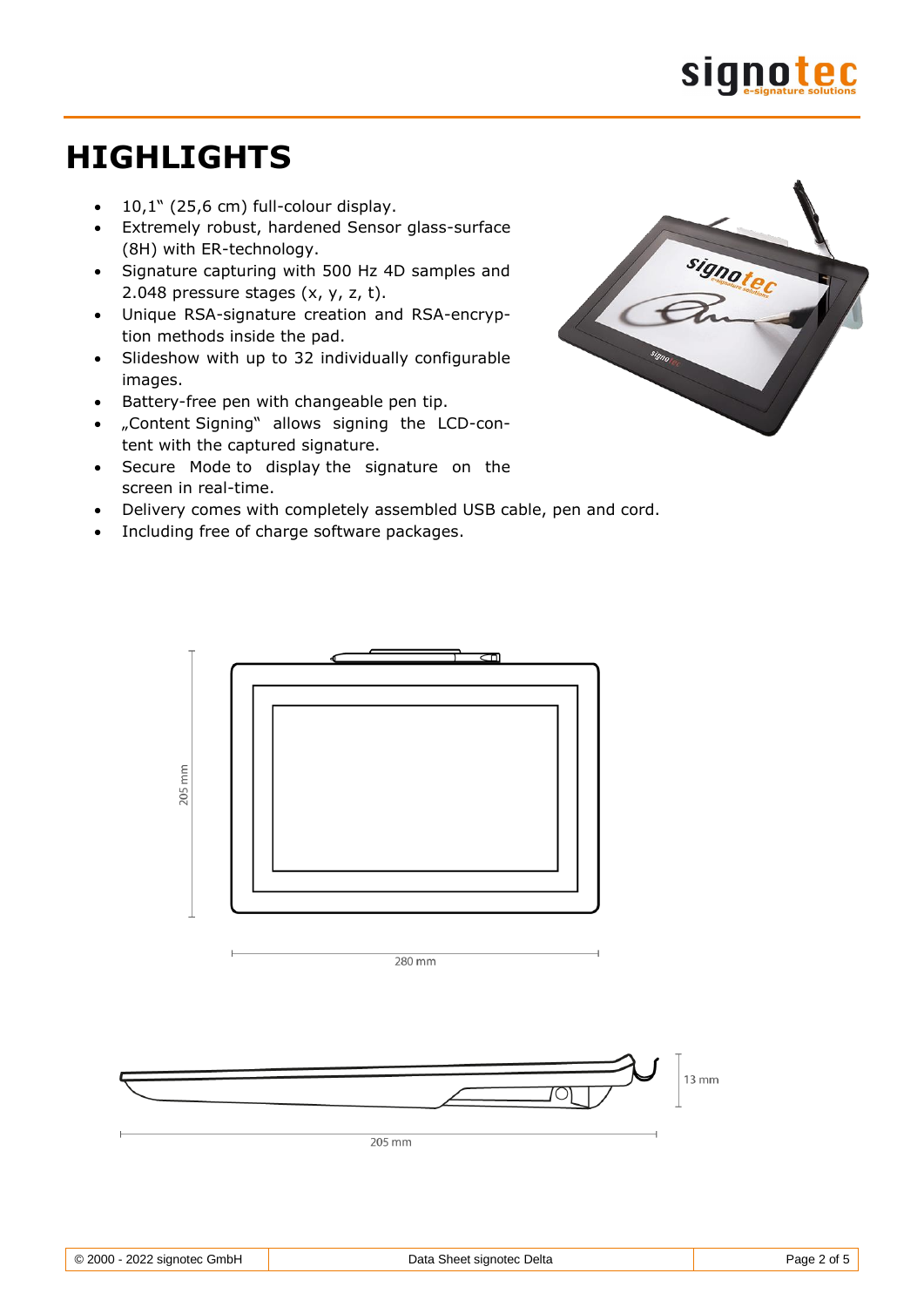## **TECHNICAL DATA**

| <b>General data</b> |                                                                                                 |
|---------------------|-------------------------------------------------------------------------------------------------|
| <b>Dimensions</b>   | $280 \times 205 \times 13 - 23$ mm (W $\times$ D $\times$ H), with fold-out stand: 85 mm height |
| Casing colours      | Upper shell: RAL 7021, black-grey<br>Lower shell: RAL 9010, pure white                          |
| Cable port          | Micro-USB (with strain relief) to 2x USB-B (Y-cable)                                            |
| Cable length        | Approx. 2,7 meters                                                                              |
| Power consumption   | USB: 950 mA at 4,75 - 5,25 V DC<br>PoE: max. 160 mA (6,84 W)                                    |
| Power supply        | USB, optionally available USB power adapter (2.1 A, 5 V)<br>Power over Ethernet (PoE)           |
| Status-LED          | 2 coloured and freely programmable LEDs                                                         |
| Stand               | VESA-Stand size: 75x75mm, thermoplastic screws<br>Diameter: 3mm, max. penetration depth: 6,5mm  |
| Weight              | Approx. 830 grams (incl. cable)                                                                 |
| Warranty            | 2 years, optional extension up to 5 years.                                                      |
| Country of origin   | Germany                                                                                         |
|                     |                                                                                                 |

#### **Display**

| <b>Type</b>                | <b>Full-Colour-TFT</b>                                             |
|----------------------------|--------------------------------------------------------------------|
| <b>Size</b>                | $10.1$ " (25,6 cm)                                                 |
| Colour space               | 16,7 million                                                       |
| Backlight                  | LED-Backlight, brightness: 250 cd/m <sup>2</sup>                   |
| Configuration of backlight | The backlight can be configured with an API or configuration file. |
| Resolution                 | 1.280 x 800 pixels $\triangleq$ 150 x 150 ppi                      |
| Pixel size                 | $0,1695 \times 0,1695$ mm                                          |
| Visible area               | 216,96 x 135,6 mm                                                  |
| Line of sight              | 6 o'clock                                                          |
| Scroll-function            | Maximum size of the displayed image: 1.280 x 37.600 pixels.        |

| <b>Sensor</b>              |                                                                         |
|----------------------------|-------------------------------------------------------------------------|
| <b>Type</b>                | ERT (Electronic Resonance Technology)                                   |
| Active signing area        | 216,96 x 135,6 mm                                                       |
| Resolution                 | 10.800 x 6.900 pixels $\triangleq$ 1.264 x 1.292 dpi                    |
| Linearity                  | $+/- 0,4$ mm (centre), $+/- 1.00$ mm (edge)                             |
| Method of input            | Special sensor for pen input (no influence by hand touch).              |
| Surface                    | Extremely durable, hardened, highly polished special glass.             |
| Surface hardness           | 8H                                                                      |
| Life expectancy            | Approx. 30 million signatures                                           |
| Pressure stages            | 2.048 pressure stages                                                   |
| Output rate of coordinates | 500 Hz 4D-samples (consisting of x, y coordinates, time and pressure)   |
| Internal sampling rate     | 6.000 samples per second                                                |
| Stability of output rate   | Constant through integrated quartz                                      |
| Pen                        | Active and battery-free pen with changeable pen tips.                   |
| Minimal pressure force     | $0.098$ N $(10$ gf)                                                     |
| Maximal pressure force     | 7.845 N (800 gf)                                                        |
| Life expectancy of the pen | Approx. 1,2 million signatures at 250 grams pressure and 2,5 cm length. |
| Pen tilt angle             | $+/- 45^{\circ}$                                                        |
|                            |                                                                         |

| © 2000 - 2022 signotec GmbH | Data Sheet signotec Delta | Page 3 of 5 |
|-----------------------------|---------------------------|-------------|
|                             |                           |             |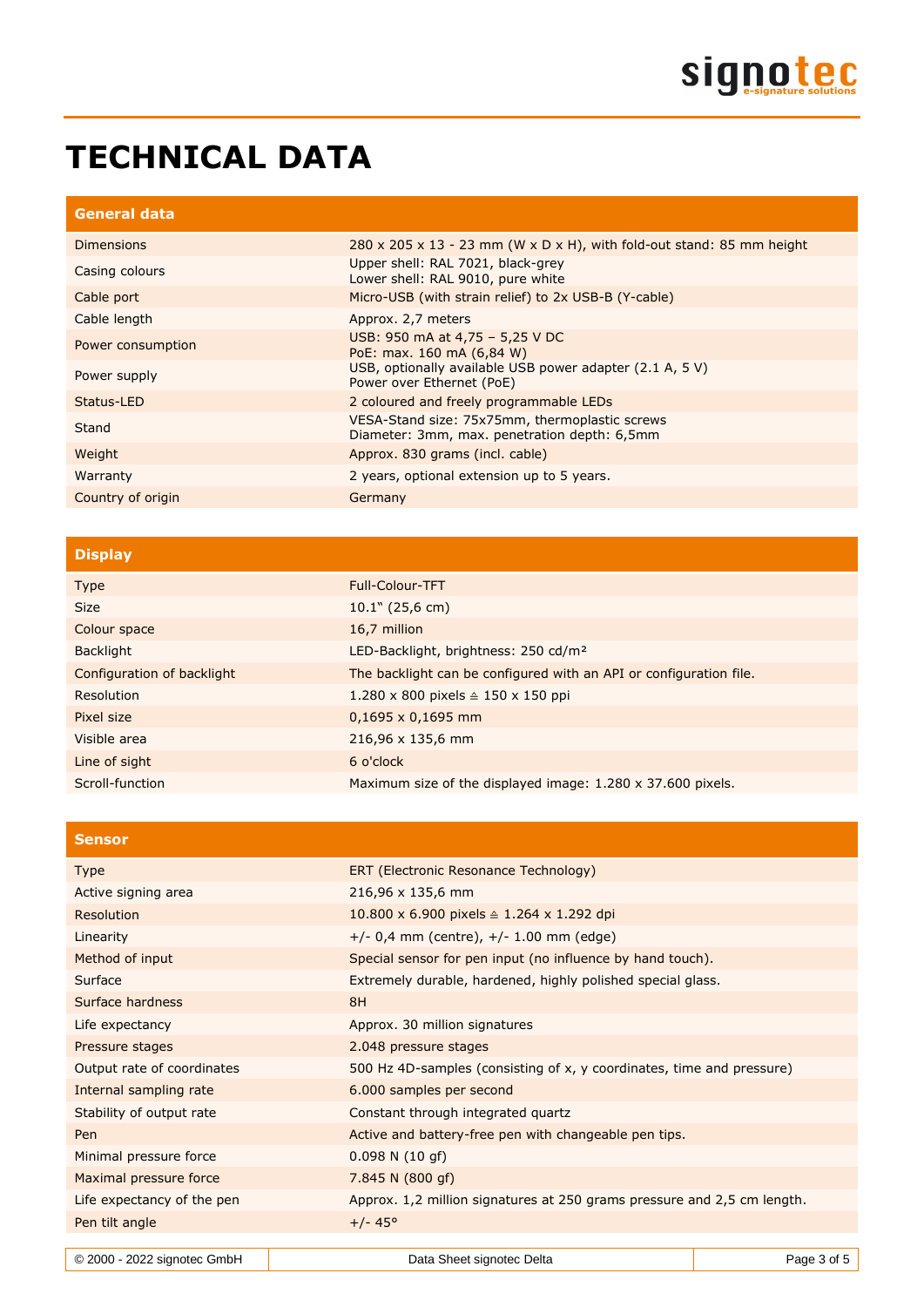

| Possible height of the pen | $5 - 15$ mm                                             |
|----------------------------|---------------------------------------------------------|
| Pen attachment             | Highly flexible textile-cord and horizontal pen holder. |

| <b>Connection types</b> |                                                                                             |
|-------------------------|---------------------------------------------------------------------------------------------|
| <b>USB</b>              | <b>HID-USB and WinUSB</b>                                                                   |
| Serial                  | Optional with internal USB-Serial-Converter (VCOM-Port) or chargeable VCOM-<br>Port-Driver. |
| USB-Standby-Support     | Yes, if the corresponding signal is given, the device switches off.                         |
| Ethernet                | Optional; RJ45 Ethernet-Port (10/100 Mbit/s), DHCP available.                               |

| <b>Driver and Software</b> |                                                       |
|----------------------------|-------------------------------------------------------|
| <b>Driver</b>              | No special driver is required for a USB connection.   |
| Plug and Play              | Yes, available for all connection types.              |
| SDK (API)                  | Several SDKs including updates and support available. |
| <b>Tools</b>               | Tools free of charge including updates and support.   |
| Software                   | Further chargeable software available.                |

| <b>System environment</b>         |                                                                           |
|-----------------------------------|---------------------------------------------------------------------------|
| <b>Operating System</b>           | Windows 7 and newer, Windows Server 2012 and newer, 32- and 64-Bit, Linux |
| <b>Terminal Server and Citrix</b> | Compatible with Windows Remote Desktop and Citrix ICA                     |
| <b>Citrix Virtual Channel</b>     | Optionally available                                                      |

| <b>Security mechanisms</b>           |                                                                                                                  |
|--------------------------------------|------------------------------------------------------------------------------------------------------------------|
| Data transfer                        | AES-256 encrypted data transfer between host and pad via RSA key exchange.                                       |
| Encryption                           | RSA-Encryption unit inside the pad.                                                                              |
| <b>Firmware</b>                      | Flash memory is protected against data theft.                                                                    |
| Secure Mode                          | Real-time display of the signature without usable biometrics.                                                    |
| Signature unit                       | RSA signature creation unit in the pad.                                                                          |
| Key storage                          | Creation and storage of certificates in the pad.                                                                 |
| Key size                             | 4096 Bit                                                                                                         |
| Certificate Signing Request (CSR)    | CSR can be generated in the pad and extracted.                                                                   |
| <b>Trusted certificates</b>          | The CSR can be signed by a root authority.<br>Additional information: eIDAS Pad Signature Seal                   |
| Supported Hash-algorithms            | SHA-1, SHA-256 and SHA-512                                                                                       |
| Signature-Performance                | Transmission and Signing of a SHA-256 Hash via WinUSB:<br>2048 Bit: 150 ms; 3072 Bit: 500 ms; 4096 Bit: 1.000 ms |
| signotec "Content-Signing"           | Yes.                                                                                                             |
| Protection against forceful break in | The casing can be glued optionally.                                                                              |

| <b>Miscellaneous</b>         |                                                                                |
|------------------------------|--------------------------------------------------------------------------------|
| Transport protection         | N <sub>o</sub>                                                                 |
| Individualization            | Change of casing colour and logo print (on request).                           |
| Slideshow                    | A standby slideshow with up to 32 images is freely configurable.               |
| Certifications and standards | CE, FCC, DIN EN 60950-1, DIN EN 61000-6-1, EN 61000-6-3, EN 55022, EN<br>55024 |
|                              |                                                                                |

| $\circ$ 2000 - 2022 signotec GmbH<br>Data Sheet signotec Delta<br>Page |  |
|------------------------------------------------------------------------|--|
|------------------------------------------------------------------------|--|